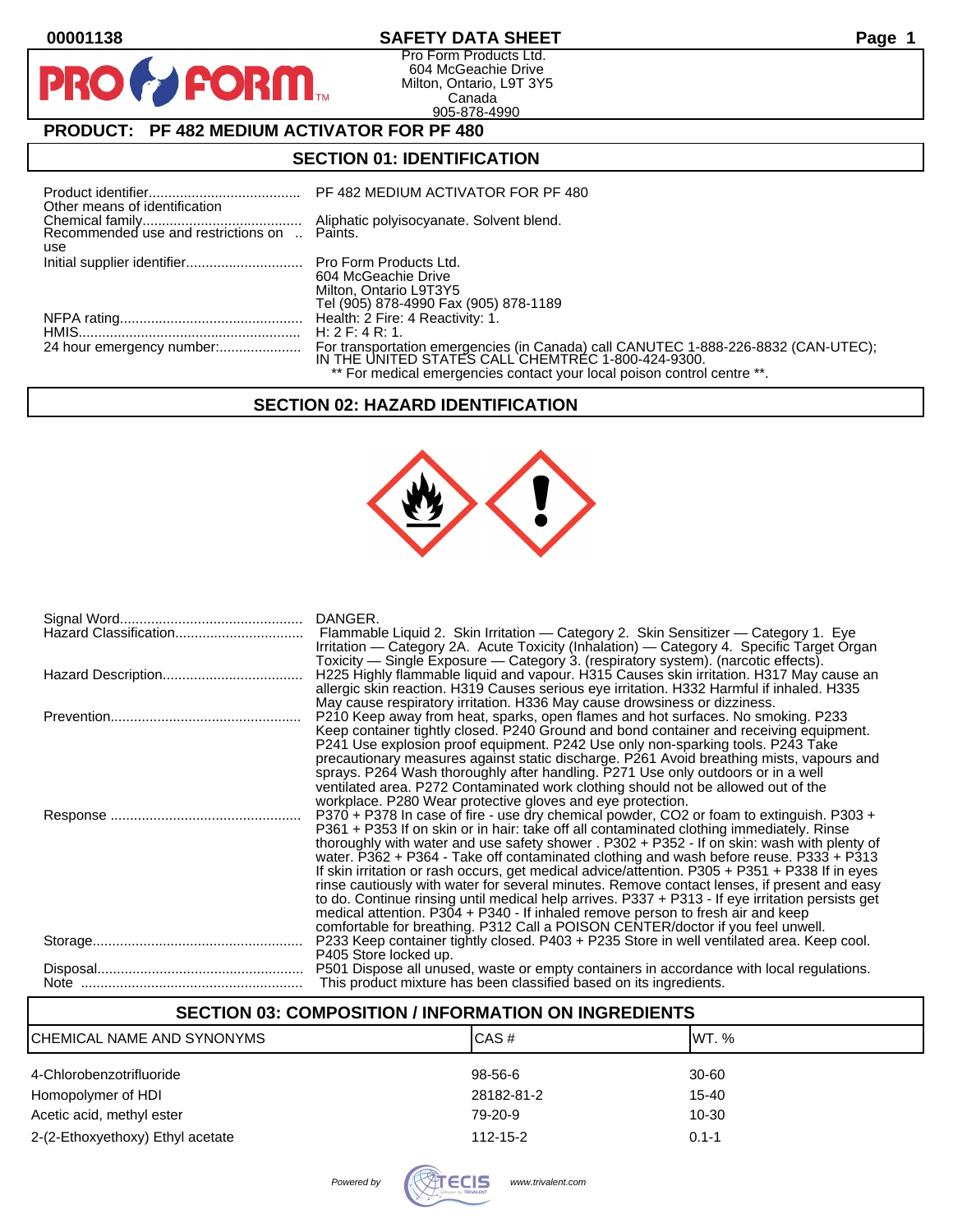# **PRODUCT: PF 482 MEDIUM ACTIVATOR FOR PF 480**

# **SECTION 03: COMPOSITION / INFORMATION ON INGREDIENTS**

<<The actual concentration(s) withheld as a trade secret>> .

#### **SECTION 04: FIRST-AID MEASURES**

|                                      | In case of contact, immediately flush eyes, keeping eyelids open, with plenty of water for at<br>least 15 minutes. Check for and remove any contact lenses, if safe and easy to do so.<br>Consult a physician if irritation continues.                                                    |
|--------------------------------------|-------------------------------------------------------------------------------------------------------------------------------------------------------------------------------------------------------------------------------------------------------------------------------------------|
|                                      | Immediately remove all contaminated clothing; flush skin with water for at least 15 minutes.                                                                                                                                                                                              |
|                                      | Wash clothing before reuse. If irritation persists, seek medical attention.<br>If inhaled, remove to fresh air. If not breathing, give artificial respiration. If breathing is<br>difficult, give oxygen, obtain medical attention.                                                       |
|                                      | Rinse mouth with water. Do not induce vomiting. If spontaneous vomiting occurs have                                                                                                                                                                                                       |
| Most important symptoms and effects, | victim lean forward with head down to prevent aspiration of fluid into the lungs. Never give<br>anything by mouth to an unconscious person.<br>Harmful if swallowed, in contact with skin or if inhaled. Can cause skin sensitization.                                                    |
| whether acute or delayed             | Causes skin and eye irritation. Symptoms may include stinging, tearing, redness, swelling,<br>and blurred vision. Direct contact with eyes may cause temporary irritation. Vapors have a                                                                                                  |
|                                      | narcotic effect and may cause headache, fatigue, dizziness and nausea. May cause<br>respiratory irritation.                                                                                                                                                                               |
|                                      | Treat victims symptomatically. Eye: stain for evidence of corneal injury. If cornea is<br>burned, instill antibiotic steroid preparation frequently. Workplace vapours have produced                                                                                                      |
|                                      | reversible corneal epithelial edema impairing vision. Skin: this compound is a known skin<br>sensitizer. Treat symptomatically as for contact dermatitis or thermal burns. If burned, treat<br>as thermal burn. Ingestion: treat symptomatically. There is no specific antidote. Inducing |
|                                      | vomiting is contraindicated because of the irritating nature of this compound. In the event of<br>an incident involving this product ensure that medical authorities are provided a copy of this<br>safety data sheet. Contains a respiratory sensitizer $\omega$ <0.1%.                  |

### **SECTION 05: FIRE-FIGHTING MEASURES**

Suitable and unsuitable extinguishing ..... Dry chemical. Carbon dioxide. Foam. In cases of larger fires, water spray should be used. media Do not use water in a jet.<br>Specific hazards arising from the ............ Flammable liquid. Therm Specific hazards arising from the ............. Flammable liquid. Thermal decomposition products are toxic. May include:. Oxides of hazardous product, such as the nature of carbon (CO, CO2). Oxides of nitrogen. Hydrogen cyanide. Isocyanates. Isocyanic acid. any hazardous combustion products Dense black smoke. Other potentially toxic fumes. Special protective equipment and ............ Firefighter should be equipped with self-contained breathing apparatus and full protective precautions for fire-fighters clothing to protect against potentially toxic and irritating fumes. Solvent vapours may be heavier than air and may build up and travel along the ground to an ignition source, which may result in a flash back to the source of the vapours. Cool fire-exposed containers with

cold water spray. Heat will cause pressure buildup and may cause explosive rupture.

#### **SECTION 06: ACCIDENTAL RELEASE MEASURES**

| Personal precautions, protective<br>equipment and emergency procedures | Isolate area and keep unauthorized people away. Do not walk through spilled material.<br>Wear recommended protective equipment. Ventilate. Open windows and doors to allow<br>air circulation. Dike area to prevent spreading. The use of absorbent socks or spill pillows<br>may be required. Stop leak if safe to do so. Prevent runoff into drains, sewers, and other<br>waterways. Use non-sparking tools and equipment to pick up the spilled material.           |
|------------------------------------------------------------------------|------------------------------------------------------------------------------------------------------------------------------------------------------------------------------------------------------------------------------------------------------------------------------------------------------------------------------------------------------------------------------------------------------------------------------------------------------------------------|
| Methods and materials for containment<br>and cleaning up               |                                                                                                                                                                                                                                                                                                                                                                                                                                                                        |
|                                                                        | If temporary control of isocyanate vapour is required, a blanket of protein foam may be<br>placed over spill. If transportation spill occurs in United States, call Chemtrec                                                                                                                                                                                                                                                                                           |
|                                                                        | 1-800-424-9300. If transportation spill occurs in Canada, call Canutec at (613) 996-6666.<br>Large quantities may be pumped into closed, but not sealed, containers for disposal.<br>Cover spill area with suitable absorbent material (e.g., sand, earth, sawdust, vermiculite,<br>Oil-Dri, Kitty Litter, etc.). Saturate absorbent material with neutralizing solution.                                                                                              |
|                                                                        | Recommended portion is ten parts neutralizing solution to one part spilled material.<br>Suggested neutralization solution: 90% water + 5% concentrated ammonia + 5% detergent<br>(dish soap). Add an additional layer of absorbent material. Use shovel to move absorbent<br>material around to ensure that all spilled material comes in contact with the neutralizing<br>solution. Shovel all absorbed material, including absorbent socks or spill pillows, into an |
|                                                                        | appropriate salvage drum. Add further amounts of neutralizing solution. Allow to stand<br>(covered loosely) for 48 to 72 hours, to allow any gases to escape.<br>Decontaminate spill area with decontamination solution. Area can then be washed with<br>soap and water. Spilled material and water rinses are classified as chemical waste, and<br>must be disposed of in accordance with current local, provincial, state, and federal<br>regulations.               |

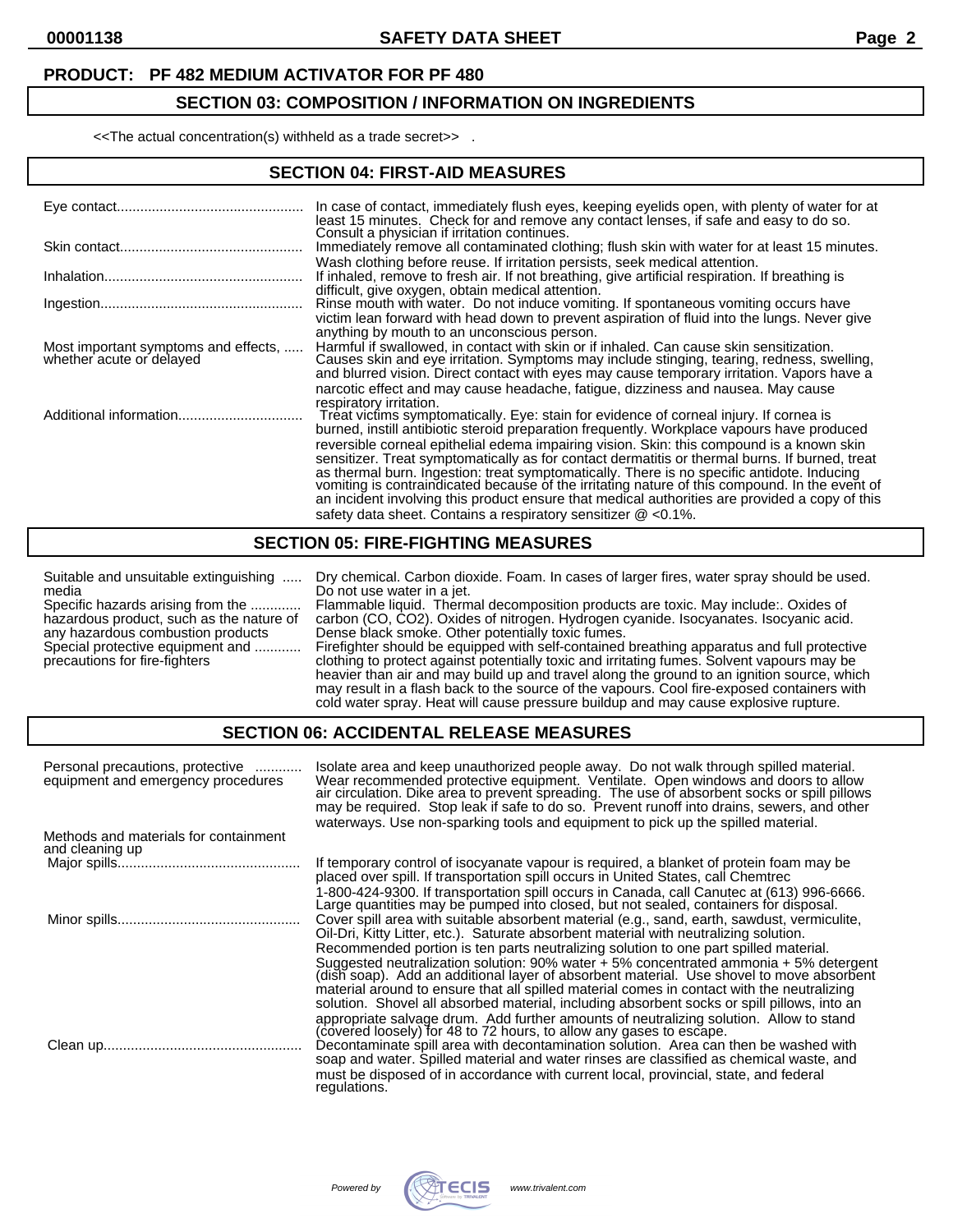**00001138 SAFETY DATA SHEET Page 3**

### **PRODUCT: PF 482 MEDIUM ACTIVATOR FOR PF 480**

# **SECTION 07: HANDLING AND STORAGE**

| Precautions for safe handling              | Keep away from heat, sparks, and open flame. Always adopt precautionary measures<br>against build-up of static which may arise from appliances, handling and the containers in<br>which product is packed. Ground handling equipment. Avoid skin and eye contact. Avoid<br>breathing vapours or mist. Use adequate ventilation. Wear respiratory protection if material<br>is heated, sprayed, used in confined space, or if exposure limit is exceeded. Keep<br>container closed when not in use. Handle and open container with care. Do not reseal if<br>contamination is suspected. Employees should wash hands and face before eating or<br>drinking. |
|--------------------------------------------|------------------------------------------------------------------------------------------------------------------------------------------------------------------------------------------------------------------------------------------------------------------------------------------------------------------------------------------------------------------------------------------------------------------------------------------------------------------------------------------------------------------------------------------------------------------------------------------------------------------------------------------------------------|
| Conditions for safe storage, including any | Keep away from heat, sparks, and open flames. Store in a cool, dry and well ventilated                                                                                                                                                                                                                                                                                                                                                                                                                                                                                                                                                                     |
| incompatibilities                          | area. Store in tightly closed containers to prevent moisture contamination. Avoid: Water,<br>Amines, Strong bases, Alcohols, Copper alloys. Do not store above 40 deg c.                                                                                                                                                                                                                                                                                                                                                                                                                                                                                   |

## **SECTION 08: EXPOSURE CONTROLS / PERSONAL PROTECTION**

| INGREDIENTS                                    | TWA                                                              | <b>ACGIH TLV</b><br>STEL                                                                                                                                                                                                                                                                                                                                                                                                                                                                                                                                                                                                                                                                                                                                                                                                                          | <b>OSHA PEL</b><br>PEL          | STEL                               | <b>NIOSH</b><br><b>REL</b>      |
|------------------------------------------------|------------------------------------------------------------------|---------------------------------------------------------------------------------------------------------------------------------------------------------------------------------------------------------------------------------------------------------------------------------------------------------------------------------------------------------------------------------------------------------------------------------------------------------------------------------------------------------------------------------------------------------------------------------------------------------------------------------------------------------------------------------------------------------------------------------------------------------------------------------------------------------------------------------------------------|---------------------------------|------------------------------------|---------------------------------|
| 4-Chlorobenzotrifluoride<br>Homopolymer of HDI | Not established<br>$5 \text{ mg/m}$<br>Supplier: 0.5 mg/m3 (TWA) | Not established<br>Not established                                                                                                                                                                                                                                                                                                                                                                                                                                                                                                                                                                                                                                                                                                                                                                                                                | Not established<br>$5$ mg/m $3$ | Not established<br>Not established | Not established<br>$5$ mg/m $3$ |
| Acetic acid, methyl ester                      | 200 ppm                                                          | Not established<br>CA ON: 200ppm (TWA), 250ppm (STEV-C)                                                                                                                                                                                                                                                                                                                                                                                                                                                                                                                                                                                                                                                                                                                                                                                           | 200 ppm                         | Not established                    | Not established                 |
| 2-(2-Ethoxyethoxy) Ethyl<br>acetate            | Not established                                                  | Not established                                                                                                                                                                                                                                                                                                                                                                                                                                                                                                                                                                                                                                                                                                                                                                                                                                   | Not established                 | Not established                    | Not established                 |
| Appropriate engineering controls               |                                                                  | Provide natural or mechanical ventilation to control exposure levels below airborne<br>exposure limits. Local mechanical exhaust ventilation should be used at sources of air<br>contamination, such as open process equipment, or during purging operations, to capture<br>gases and fumes that may be emitted. Standard reference sources regarding industrial<br>ventilation (ie. ACGIH industrial ventilation) should be consulted for guidance about<br>adequate ventilation. Explosion-proof exhaust ventilation.                                                                                                                                                                                                                                                                                                                           |                                 |                                    |                                 |
| Personal Protective Equipment                  |                                                                  | Whenever concentrations of isocyanates exceed the exposure limit or are not known,<br>respiratory protection must be worn. Use NIOSH approved respirator or equipment. Do not<br>exceed the use limits of the respirator. The use of a positive pressure air supplied<br>respirator is mandatory when airborne concentrations are not known or airborne solvent<br>levels are 10 times the appropriate exposure limit or spraying is performed in a confined<br>space or with limited ventilation.                                                                                                                                                                                                                                                                                                                                                |                                 |                                    |                                 |
|                                                |                                                                  | Chemical safety goggles. Chemical safety goggles and full faceshield if a splash hazard<br>exists.                                                                                                                                                                                                                                                                                                                                                                                                                                                                                                                                                                                                                                                                                                                                                |                                 |                                    |                                 |
|                                                |                                                                  | Wear skin protection equipment. The selection of skin protection equipment depends on<br>the nature of the work to be performed. Contact glove supplier for recommendations.<br>Practice good hygiene, wash thoroughly before handling any food.                                                                                                                                                                                                                                                                                                                                                                                                                                                                                                                                                                                                  |                                 |                                    |                                 |
|                                                |                                                                  | Wear adequate protective clothes. Wear long sleeves and trousers to prevent dermal<br>exposure.                                                                                                                                                                                                                                                                                                                                                                                                                                                                                                                                                                                                                                                                                                                                                   |                                 |                                    |                                 |
|                                                |                                                                  | Safety boots per local regulations.<br>Eye wash facility and emergency shower should be in close proximity. Employees should<br>wash their hands and face before eating, drinking, or using tobacco products.<br>Exposure levels must be monitored by accepted monitoring techniques to ensure that the<br>TLV is not exceeded.                                                                                                                                                                                                                                                                                                                                                                                                                                                                                                                   |                                 |                                    |                                 |
|                                                |                                                                  | Medical supervision of all employees who handle or come in contact with isocyanates is<br>recommended. These should include preemployment and periodic medical examinations<br>with pulmonary function test (FEC, FVC as a minimum). Persons with asthmatic-type<br>conditions, chronic bronchitis, other chronic respiratory diseases or recurring skin eczema<br>or sensitization should be excluded from working with isocyanates. Once a person is<br>diagnosed as sensitized to an isocyanate, no further exposure can be permitted. Persons<br>with asthmatic-type conditions, chronic bronchitis, other chronic respiratory diseases or<br>recurrant skin eczema or sensitization should be excluded from working with isocyanates.<br>Once a person is diagnosed as sensitized to an isocyanate, no further exposure can be<br>permitted. |                                 |                                    |                                 |

### **SECTION 09: PHYSICAL AND CHEMICAL PROPERTIES**

quid.<br>.ar to pale yellow. aracteristic odour. Aromatic. available. available.

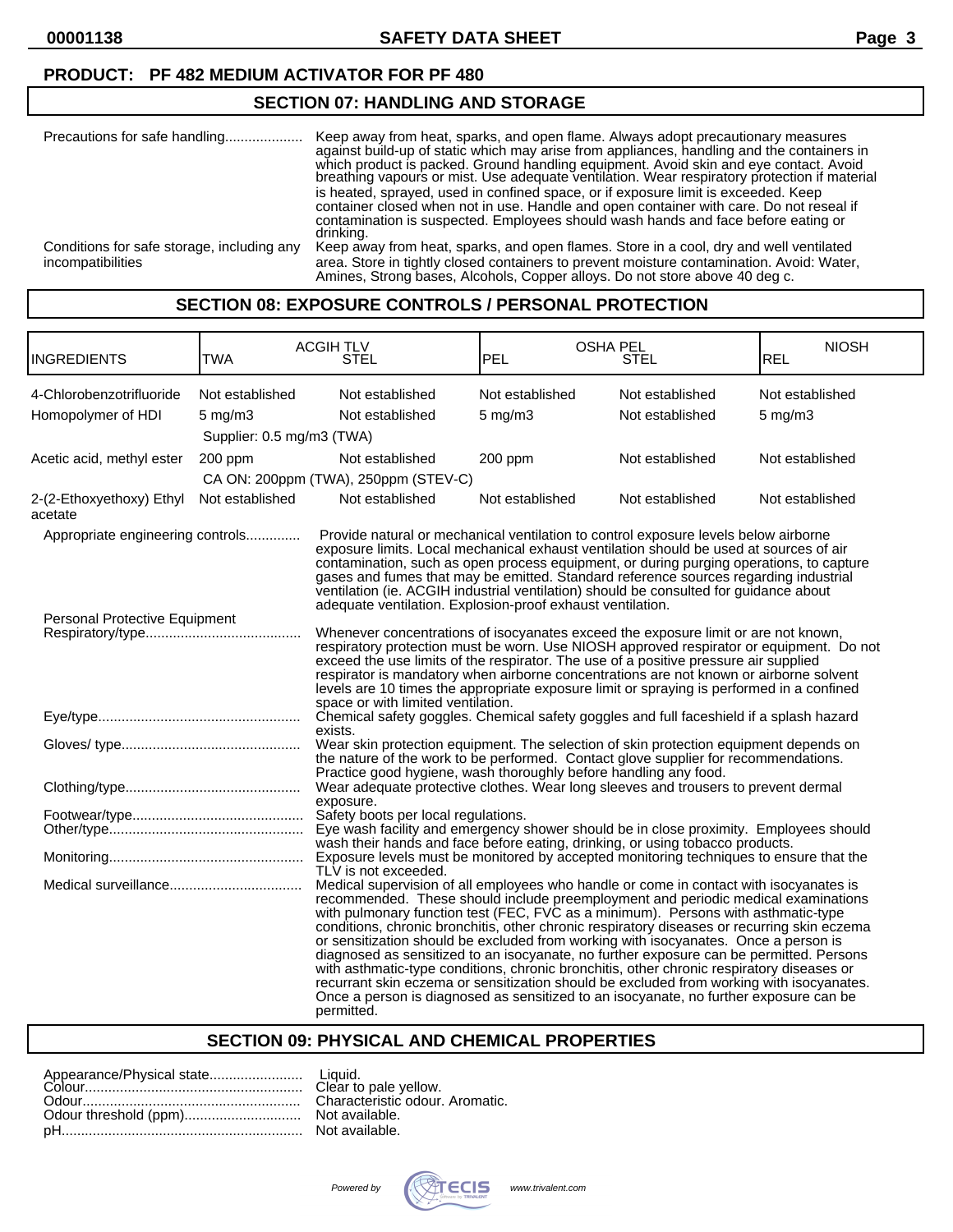# **SECTION 09: PHYSICAL AND CHEMICAL PROPERTIES**

| Melting / Freezing point (deg C)               | Not available.                                                           |
|------------------------------------------------|--------------------------------------------------------------------------|
| Initial boiling point / boiling range (deg C). | $>35$ C.                                                                 |
|                                                | -15.6°C. (estimate; lowest flash point ingredient).                      |
|                                                | Not available.                                                           |
| Flammability (solids and gases)                | Not applicable. Flammable liquid.                                        |
| Upper flammable limit (% vol)                  | 16.0.                                                                    |
| Lower flammable limit (% vol)                  | 0.9.                                                                     |
| Vapour pressure (mm Hg)                        | Not available.                                                           |
|                                                | Not available.                                                           |
| Relative Density (Specific Gravity)            | 1.189.                                                                   |
|                                                | 9.92.<br>Reacts slowly with water to liberate CO2 gas.<br>Not available. |
| Auto ignition temperature (deg C)              | Not available.                                                           |
| Decomposition temperature                      | Not available.                                                           |
|                                                | 13.2". Zahn #2.                                                          |
|                                                | 0.15 lbs/USG; 17.97 g/L.                                                 |
|                                                | 0.66.                                                                    |

# **SECTION 10: STABILITY AND REACTIVITY**

|                                    | Contact with moisture, other materials that react with isocyanates, or temperatures above                                                                                                                        |
|------------------------------------|------------------------------------------------------------------------------------------------------------------------------------------------------------------------------------------------------------------|
| Possibility of hazardous reactions | 177 C, may cause polymerization.<br>Stable at normal temperatures and pressures.<br>Contact with moisture, other materials that react with isocyanates, or temperatures above<br>177C, may cause polymerization. |
|                                    | Conditions to avoid, including static  Avoid heat, spark, open flames. Electrostatic charge.                                                                                                                     |
| Hazardous decomposition products   | Water, Amines, Strong bases, Alcohols, Copper alloys. Strong oxidizing agents.<br>No hazardous decomposition products when stored and handled correctly. See<br>hazardous combustion products section 5.         |
| discharge, shock or vibration      |                                                                                                                                                                                                                  |

# **SECTION 11: TOXICOLOGICAL INFORMATION**

| <b>INGREDIENTS</b>               | LC50                      | LD50                                                                               |
|----------------------------------|---------------------------|------------------------------------------------------------------------------------|
| 4-Chlorobenzotrifluoride         | 4479 ppm                  | >6,800 mg/kg (rat oral);<br>>2,700 mg/kg (rabbit dermal)                           |
| Homopolymer of HDI               | 390-453 mg/m3 rat 4 hours | $> 5,000$ mg/kg (rat, oral);<br>> 5,000 mg/kg (rabbit, dermal)                     |
| Acetic acid, methyl ester        | 16000 ppm (Rat) 4 h       | LD50 5001 mg/kg oral rat LD50<br>5001 mg/kg dermal rabbit                          |
| 2-(2-Ethoxyethoxy) Ethyl acetate | Not Available             | 11,000 mg/kg (oral rat) 4,400<br>mg/kg (rabbit oral) 15.1 mL/kg<br>(rabbit dermal) |

| Symptoms related to the physical, chemical<br>and toxicological characteristics | Eye contact. Skin contact. Inhalation. Skin absorption.                                                                                                                                                                                                                                                                                                                                                                                                                          |
|---------------------------------------------------------------------------------|----------------------------------------------------------------------------------------------------------------------------------------------------------------------------------------------------------------------------------------------------------------------------------------------------------------------------------------------------------------------------------------------------------------------------------------------------------------------------------|
| Effects of acute exposure                                                       | Hazardous in contact with skin, by ingestion, and by inhalation. Irritating to eyes, skin and<br>respiratory system. May be harmful if absorbed through the skin. Can result in irritation in<br>the digestive tract. Aspiration of liquid into lungs can cause chemical pneumonitis.<br>Symptoms can include sore throat, abdominal pain, nausea, vomiting and diarrhea.<br>Breathing of high vapour concentrations may cause anesthetic effects and serious health<br>effects. |
| Effects of chronic exposure                                                     | Reports have associated repeated or prolonged overexposure to solvents with permanent<br>brain and nervous system damage. Prolonged or repeated exposure may cause lung<br>damage, including a decrease in lung function. As a result of previous repeated<br>overexposure or a single large dose, certain individuals develop sensitization which will<br>cause them to react to a later exposure to product at levels well below the exposure limit.                           |
| Sensitizing capability of material                                              | Sensitization can be permanent.<br>May be harmful if absorbed through the skin.<br>Isocyanates are known to cause skin and respiratory sensitization in humans. Animal tests<br>have indicated that respiratory sensitization can result from skin contact with diisocyanates.                                                                                                                                                                                                   |
|                                                                                 | No component of this product present at levels greater than or equal to 0.1% is identified as probable, possible or confirmed human carcinogen by IARC or ACGIH.                                                                                                                                                                                                                                                                                                                 |
| Specific Target Organ Toxicity                                                  | No component of this product present at levels greater than or equal to 0.1%.<br>The data do not allow for an adequate assessment of the mutagenic effect.<br>May cause respiratory irritation. May cause drowsiness or dizziness.                                                                                                                                                                                                                                               |
|                                                                                 |                                                                                                                                                                                                                                                                                                                                                                                                                                                                                  |